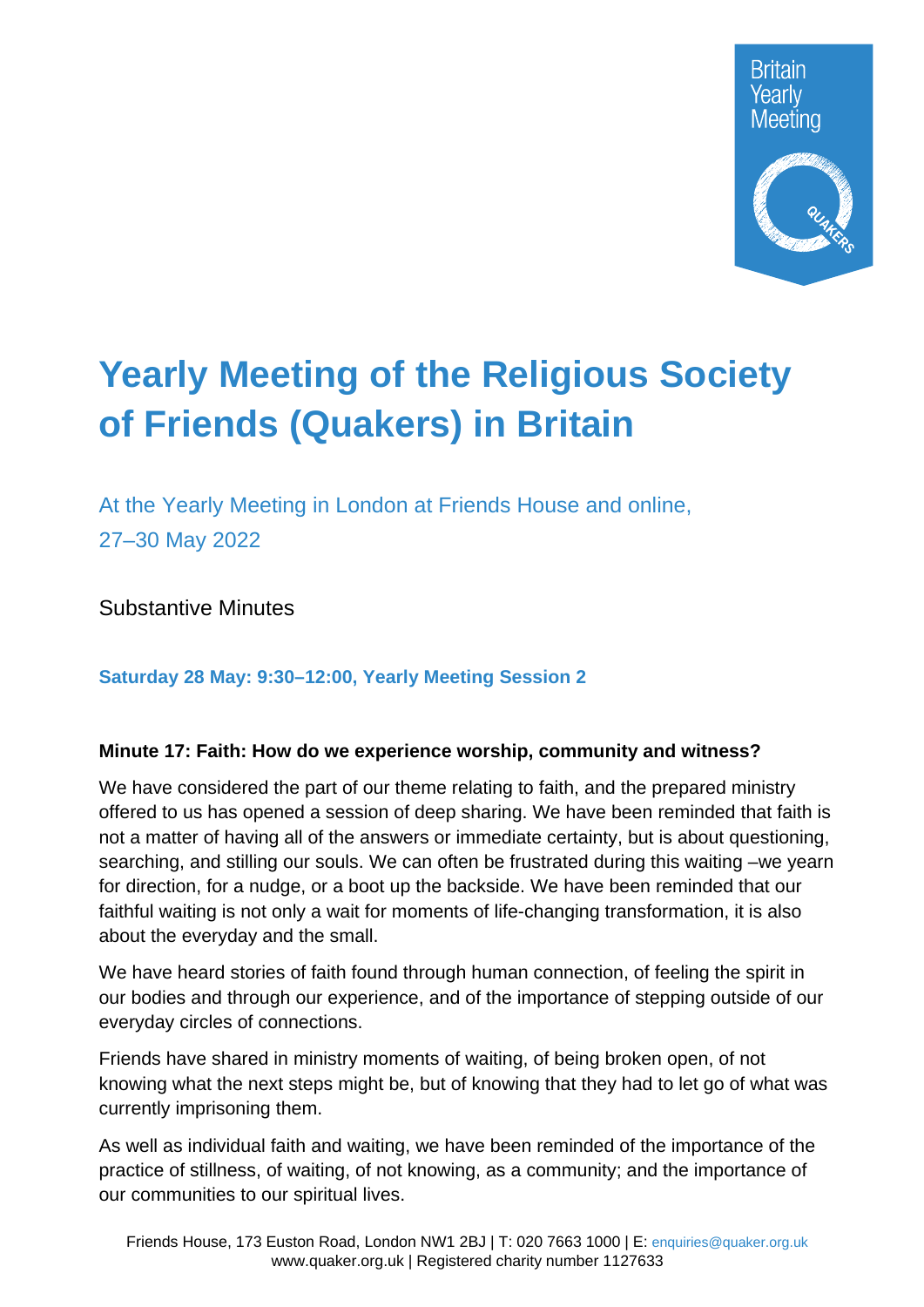When we follow the leadings of the spirit, we are empowered to do what is required of us. By giving from our unknowing and our faithfulness, we receive so much. Can we, as a community, give generously into the world from a place of not knowing? Can we trust faithfully that our practices can lead us to change the world?

## **Saturday 28 May: 14:00–17:00, Yearly Meeting Session 3**

## **Minute 21: Minute from Junior Yearly Meeting**

We have received minute 1 of Junior Yearly Meeting held 9–12 April 2022, as follows:

Minute 1 from JYM: "As Quakers, how can we transform thought into action?"

As Quakers, how can we transform thought into action?" We believe that Quakerism is a faith grounded in conscientious action and positive change. However, a significant undercurrent of JYM is the question of how best to take action, and the effects of rushing into what we believe is right, without taking the time to listen. We gain strength and direction through the spirit, and it is important for us to base the actions we take in spiritual engagement.

As Quakers, we should take time to discern the root of oppression and inequality in order to be able to carry out effective action, and not get caught up in loud, yet superficial, action. One way this can be done is by streamlining the Quaker business process, and strengthening our faith community, acknowledging that through unity and love we can best seek clarity.

Additionally, as Quakers, we must individually acknowledge the privilege that we have of a platform, and realise that simply through talking on ignored topics we can spark change from one person to the next. We should consider how we can lead by example, but equally, make efforts to not only act, but recognise and amplify the actions of others. When learning about peace workers, we were reminded of the importance of working with communities. We believe it is time to start giving back and using our Quakers networks to do this.

As Quakers, we should not be afraid to interact with political and social issues. Oftentimes, current affairs are the driving force of discourse within our Religious Society, and our society as a whole, and we may feel called to respond. Conversely, we must acknowledge that through speaking politically we have the potential to exclude valuable opinions. Instead, we should be mindful of our tradition of discernment, and listen to those who oppose us with empathy and the aim to understand, remembering that the truth is sometimes hard to hear.

It is important for us to consider that it is more difficult for some to take action than others. It can be quite daunting to speak out against those who we are told are above us, who we are told 'make the rules', and who we are told are important figures. We must use the vast and valuable resources the Quakers have at their disposal to empower, educate, and enable the quieter voices to be heard.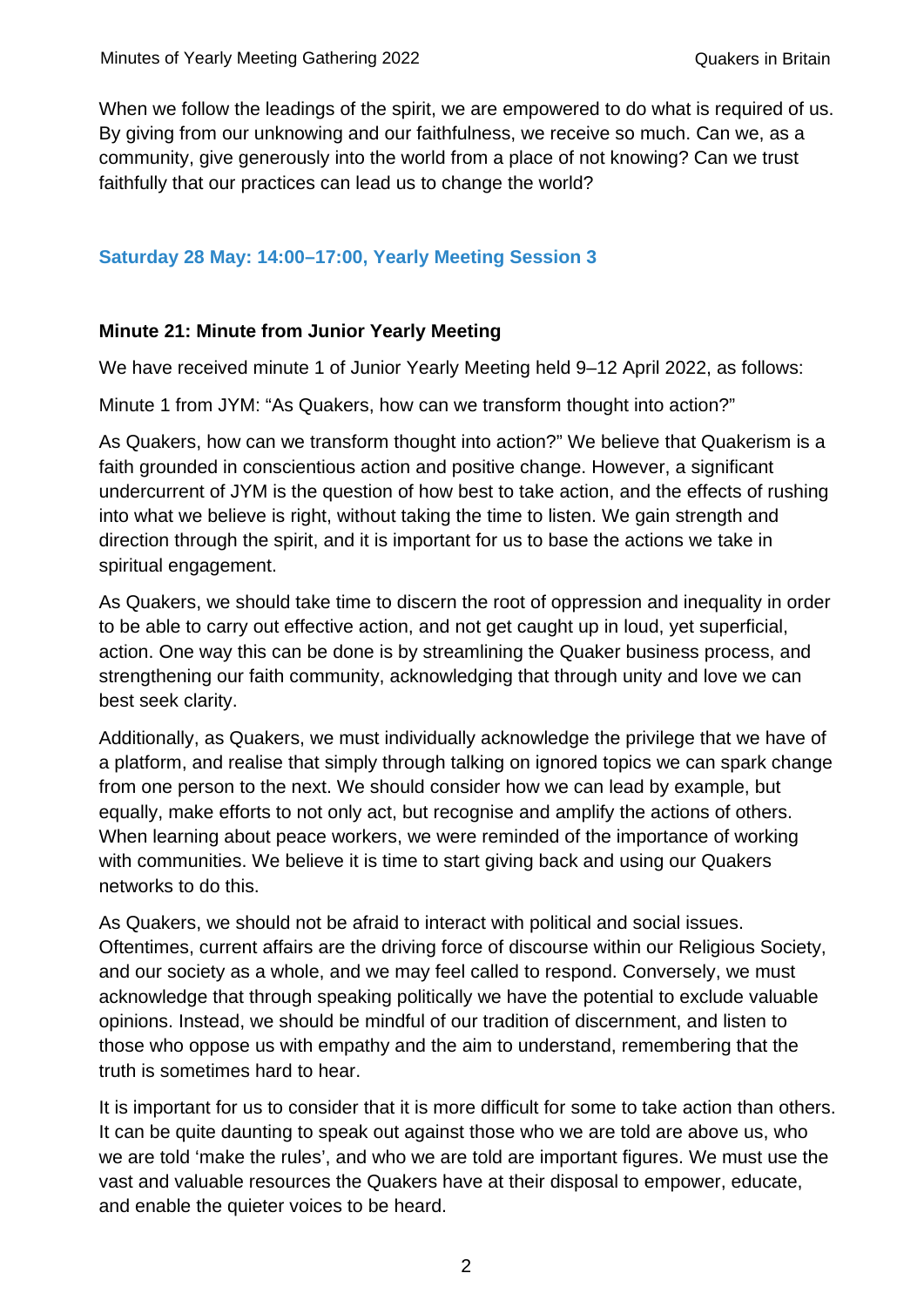In the last few decades, the Religious Society of Friends has had a lot of conversations about oppression, persecution, and namely racism. While we recognise the important work done by Friends on these matters, we feel that not enough tangible action has been carried out. The participants of JYM are only a small fraction of Quakers in Britain, and yet the power held by us is phenomenal. As a religious society, we have the numbers. We have the power. However, we are running out of time. We must now apply ourselves and create conscientious action and positive change.

Signed, in and on behalf of the Junior Yearly Meeting,

Imi Hills, Clerk of Junior Yearly Meeting 2022

Kit King, Clerk Support"

# **Minute 22: Our Quaker communities: grounded in faith and challenging us to act or Quaker communities that respond to challenges and put faith into action**

We are grateful for the powerful prepared ministry that has enabled deep listening and sharing on this second part of our theme.

How do we reconcile our responsibilities to ourselves, but also to our communities, so that neither dominates the other? Are we each committed with unwavering openness to the responsibilities to our communities which may develop from this tension?

We have felt a thread about mentorship and accompaniment running throughout our reflections on community.

Friends, where can we meet in the space between us where we recognise God to be found? Can we truly listen? Can we accompany each other through this journey of life? Can we reach out across our perceived differences and meet and listen and hear each other? We heard a call for such a practice to be made possible.

How can our communities operate in the power to be found beyond shallow relationships, instead deepening into the seeking and fulfilment of love between us?

Can we embrace the loudness and variety of a community of all ages and many different life experiences including mental illness? Community is not an optional extra to our faith but is essential to it. Some of us are lucky enough to have been part of a community of Young Friends that nourished us when all else in the world did not fit. We had the feeling of "this is what life could be". We are called to make it so, to accompany one another across the generations, delighting in the gifts of all.

In this spirit of accompaniment, and in doing things that make us happy with people we don't yet know, or perhaps don't like, we might find the intimacy we crave.

Even if our needs aren't met, we might trust that in the space between us we can still belong.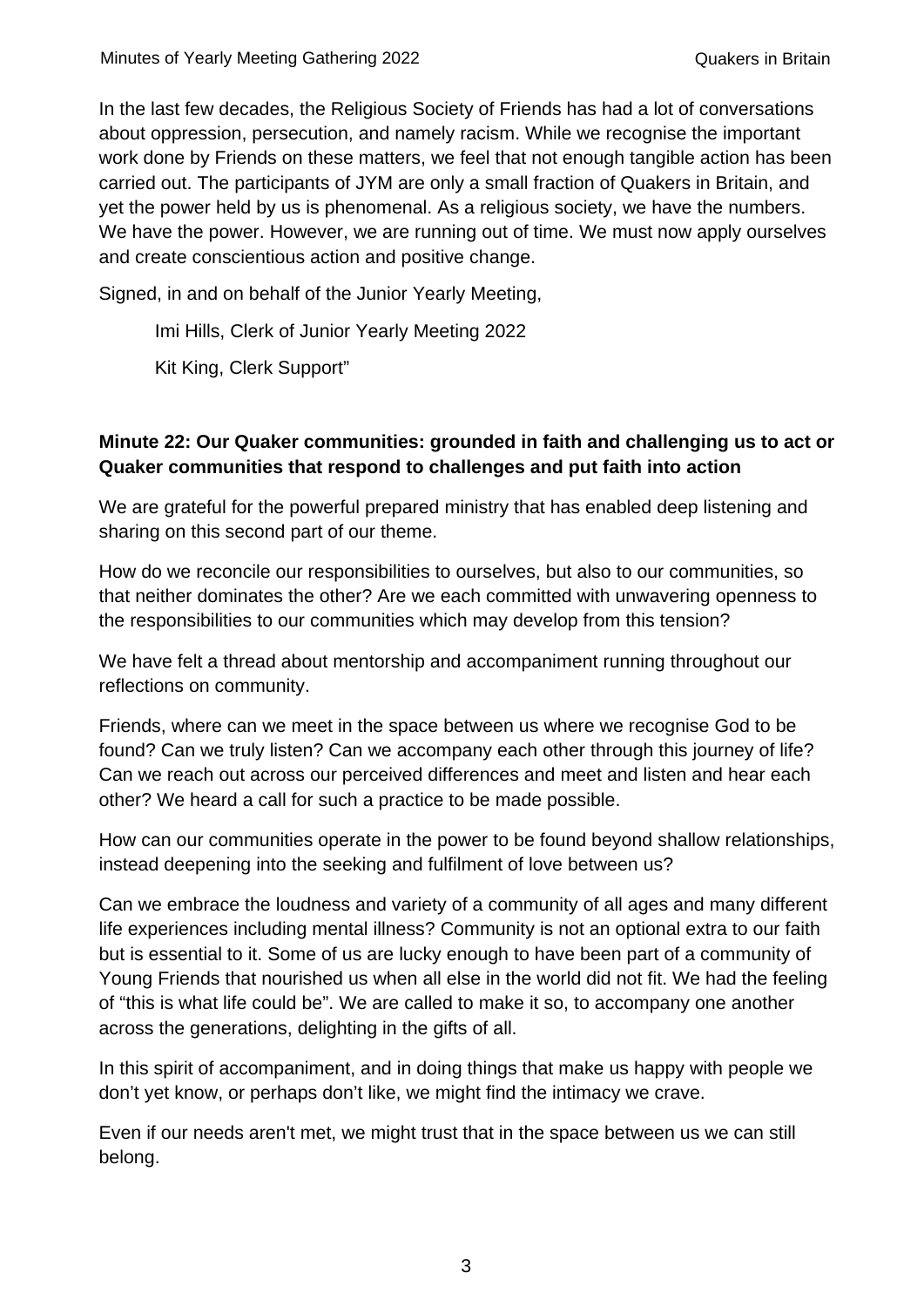#### **Sunday 29 May: 10:30–11:30, Yearly Meeting – All-together worship**

#### **Minute 23: All-together worship**

We have worshipped with those participating in the Children's Programme and Young People's Programme, and, by video connection, with 78 local meetings in their meeting houses and Friends in many other locations around Britain and the world.

We have heard a poem written in a creative writing space by young people aged 11–18:

#### *Sharing in the silence of us*

*It's secret friend hugs and the hokey-kokey at sunrise.* 

*It's silence seeping through the being of me.* 

*It's turning the pages (in my mind).*

*It's expanding my views.*

*It's challenging myself: thinking about EVERYTHING.*

*It's stimulating, concentrating, contributing, supporting, reflecting, thinking, feeling, hoping.*

*It's crafting and folding. Making paper cranes for peace.* 

*It's listening.* 

*It's loving.* 

*It's sharing.*

*Where do you see faith? How do you grow community? Can you build trust through action?*

*Sharing in Quaker meeting. The warmth of banana bread brown. Exploring in Quaker meeting. The righteous red of Advices & Queries. Challenged in Quaker meeting. The needs of sustainable green. Listening in Quaker meeting, to the fluttering yellow of an epilogue candle.*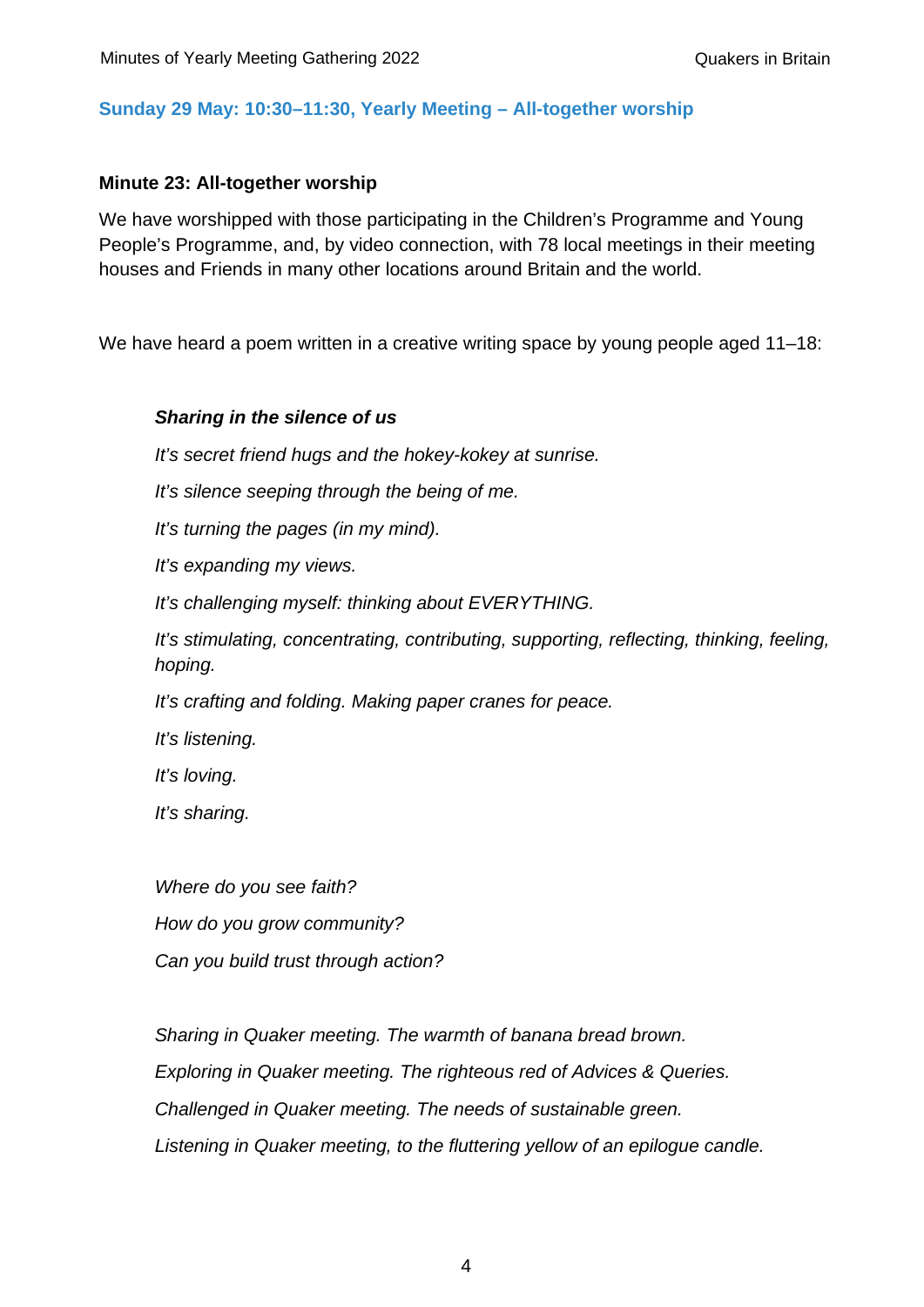*There's a jittery, nervous hubbub. Awkward bursts of laughter push through the silence of newness. But silence thickens quickly and twists itself into the ropes that tie me to you, into us. The creaky floorboards of being late settle into the same sighs as my neighbour and our breaths synchronise.* 

*When I'm engaging with Quakers, I'm uprooting the certainties that smother me. When I'm connecting with Quakers, I feel a peaceful green. When I'm hoping with Quakers, I see past the window pane. When I'm contributing with Quakers, I feel a candle glow of light inside.* 

*Our inner love, inner light, can shine here. We can be bright; warmth spreading and connecting us together. After I leave here, I will be the together we made. I will listen to the silence the world offers and hear the silence of us.* 

*What do we do and be and find with Quakers?*

- *Hope*
- *Listening*
- *Humour*
- *Feeling safe*
- *Being who we are*
- *Difference*
- *Variety*
- *Sharing*
- *Hope*

*Hope is the ending and the beginning. The last to come out and the start of what we are. Perhaps, in the end, all we can trust, must trust, is that we will have hope. And as long as we do, we will.* 

*If you have no hope, how can you believe change is possible?*

*What do you hope for?* 

- *Faith*
- *Community*
- *Action*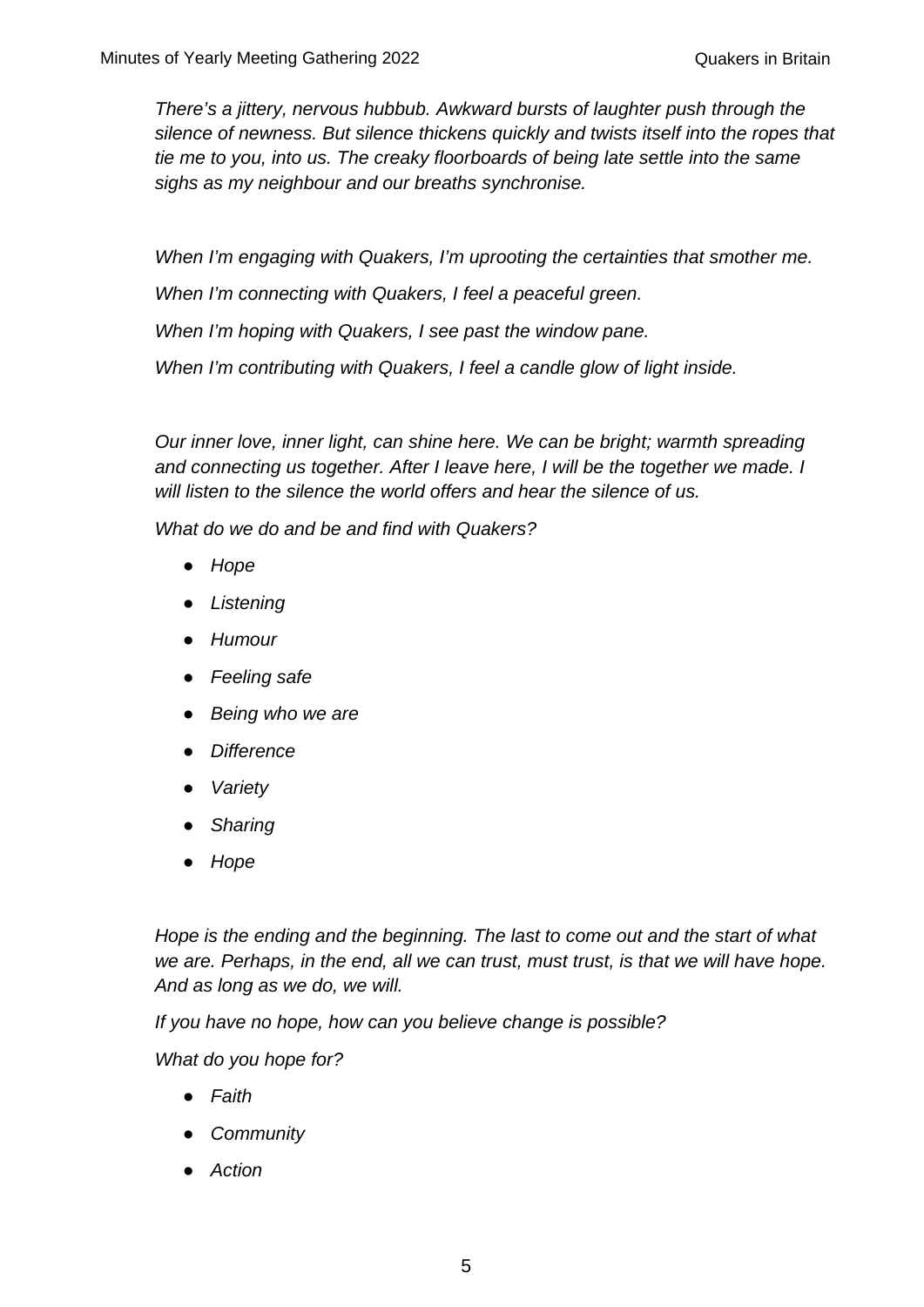## **Sunday 29 May, 15:00–17:30: Yearly Meeting Session 5**

#### **Minute 27: Action: learning uncomfortable lessons and taking forward our witness**

We began our discernment by hearing about research into the Quakers of Lancaster meeting in the eighteenth and nineteenth centuries, who profited from the enslavement of people, who profited from the labour of those people, and who participated in an economy based on exploitation. We have also heard about the variable and slow response to the concern minuted by London Yearly Meeting in 1727 relating to the enslavement and trading of people, and the unwillingness of Quakers to disown those Friends who continued to profit from enslavement long after this Yearly Meeting had recorded minutes censuring this practice.

Friends, these minutes alone are not enough to change the world! They alone are not even enough to change ourselves. We are a community of Quakers of many backgrounds and racialised experiences. We acknowledge the racialised privilege of many among us, and we value the breadth of experiences and identities among us. Our continued self-examination, discomfort, conviction and commitment is needed.

It is uncomfortable to face the truth, but in our hearts it is a truth we know already. Moving personal testimony in our Yearly Meeting sessions, from Friends who have been subject to racism, confirms this: just as our Quaker forebears were sometimes on the wrong side of history, so we all are complicit in systems of oppression today, including exploitative labour practices in the creation of the technology that enables this blended Yearly Meeting, and in the clothes that we wear. We must acknowledge our complicity in order to begin the work of dismantling those systems.

What then do love and justice require of us?

Love and justice require us to tell the truth, as best we can, about historical and contemporary injustices. We encourage local and area meetings to begin, or continue, work to understand how Quakers and Quaker structures benefited from the transatlantic slave trade.

Love and justice require us to believe those who have the bravery and honesty to share their stories with us.

Love and justice require us to examine our own practices and behaviours, and to work for systemic change.

We have heard that love and justice also require us to consider deeply how the Society of Friends in Britain might make financial and other reparation for our part in the wrongs of the transatlantic slave trade.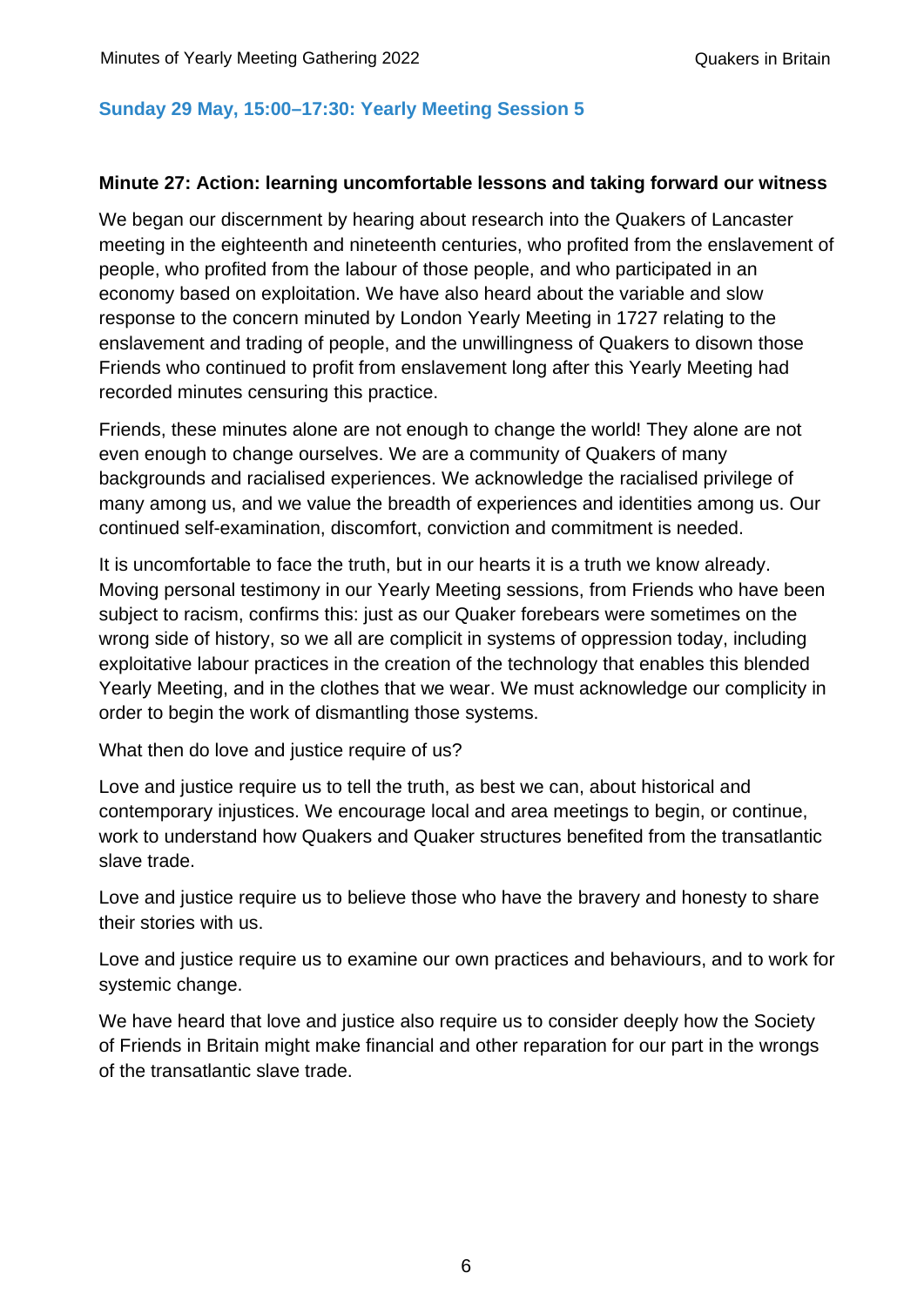## **Monday 30 May, 9:30–12:00: Yearly Meeting Session 6**

## **Minute 33: Faith, Community, Action**

We have considered together the question: What is the next pool of light God is asking you to step into?

It is as we share our journeys; as we share what we think we are being called to do next, that we will find those in our community who are walking alongside us, those who can strengthen us with their support. We too may be called to accompany others. We are moving as a people of God.

We have heard ministry about the importance of true listening which pushes us to action. We have also heard encouragement to move forward with acknowledgment and apology for how our wealth has been linked to the enslavement of people. We do not need to have a perfect understanding of or response to history in order to take action. We have heard that Quakers and others are already taking forward work to understand how reparations might be made for the harms of the transatlantic slave trade, colonialism and economic exploitation, the trauma and impact of which is felt in the lives of Friends and others today. We do not need to begin this work afresh, but can build upon the foundations laid by others and work with partners including other churches and faith groups.

We ask Britain Yearly Meeting Trustees, Meeting for Sufferings and area meetings to examine the resources which they hold on trust, and to consider how they, and we, could move forward with this work.

## **Monday 30 May, 14:00–16:00: Yearly Meeting Session 7**

## **Minute 41: Receipt of minutes from the Youth, Children and Families Programmes**

We have received and heard read minutes from the groups of the Youth, Children and Families Programmes of this Yearly Meeting as follows:

### **New Shoots (0–1s)**

We, the New Shoots, have formed a small, warm and caring community.

Together, we have learned about ourselves through singing, exploring, climbing, dancing, rolling and sliding. We have cared for each other, laughed together and had cuddles when we have cried. We have been fascinated by the world around us (particularly buses and cement mixers), cared for our dolls, and joined the wider community for games, worship and snacks.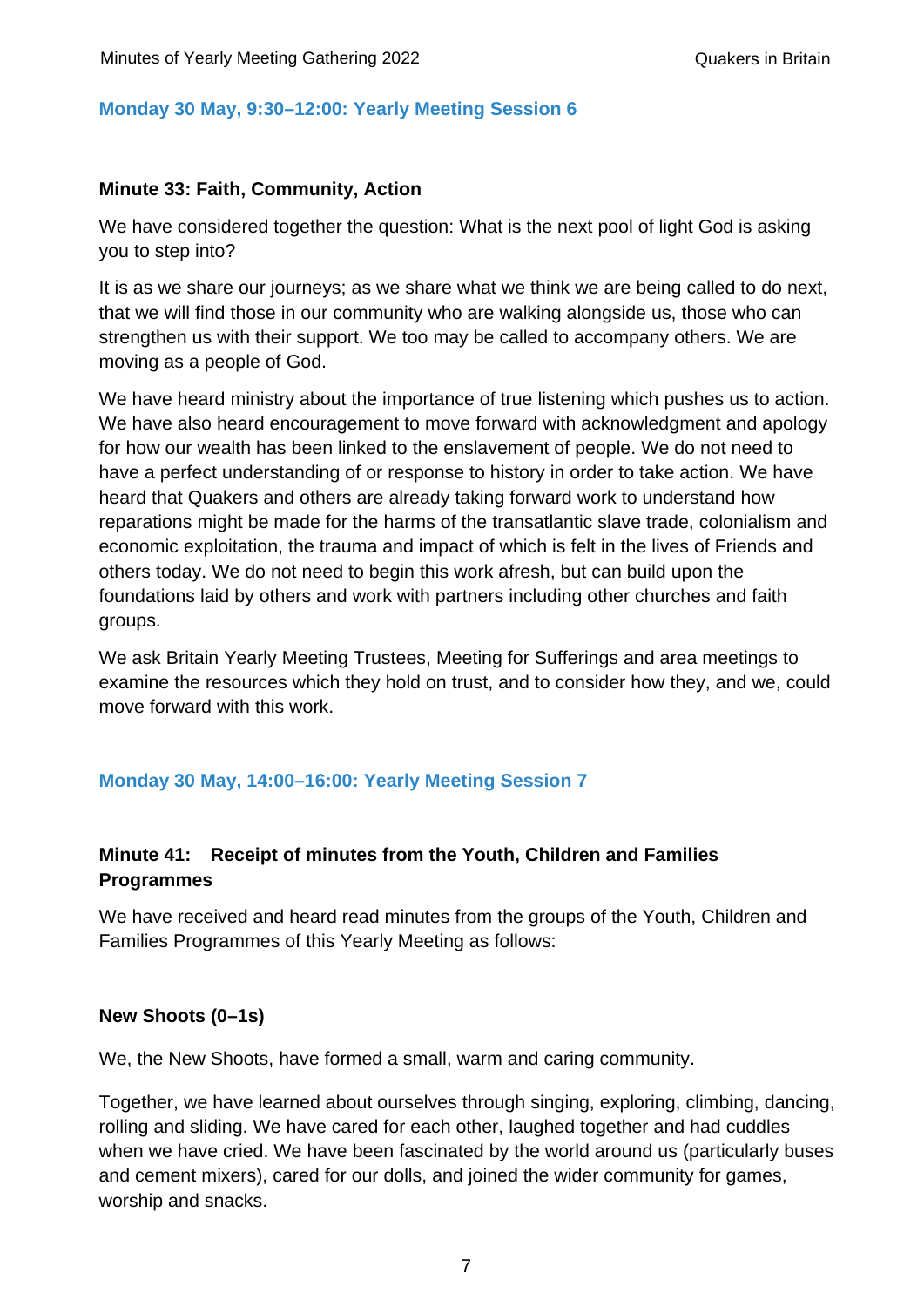A highlight of our time together was when we joined for others for our silent worship around the colour changing lights.

## **Fox Cubs (2–4s)**

Our theme was about where we belong, how we fit in, and being proud of who we are. Firstly we thought about how we need to care for each other and how we feel we belong to our group.

We listened to a story, "No Matter What", which was about how important it is to feel loved and to feel safe.

We made a den as a safe space. "Soup" was made here, books were read, and it became a quiet place to be alone or with others.

We have worshipped together each day using candles, lights and floating flowers. These quiet times helped us think about ourselves.

We also thought about helping each other. Using our special dolls we learnt that some people do not always have enough food or enough money for heating. We made up a food box with treats for our little doll family.

It was important to have fun, which we did when we played together with the parachute, outside in the park, and on the balcony outside our room. We made new friends and learned about life through imaginary play.

We thought about all of you sitting here in the Light, and what you were doing. We set up a miniature room using little wooden people, and thought about the people sitting at the front.

Today we thought about what is happening in other communities we are part of, and little ways we can help each other.

Being together in person again made us happy and helped us feel part of our Quaker community.

# **Light Explorers (5–7s)**

We are the Light Explorers.

We learned each other's names to build our community.

We agreed how we would be happy together, and we wrote journals so we can remember what we did.

We used the light to calm ourselves down and to worship.

We went to the park to explore and have fun, and to learn about Gandhi and how he used nonviolent action.

We visited the library and learned about refugees.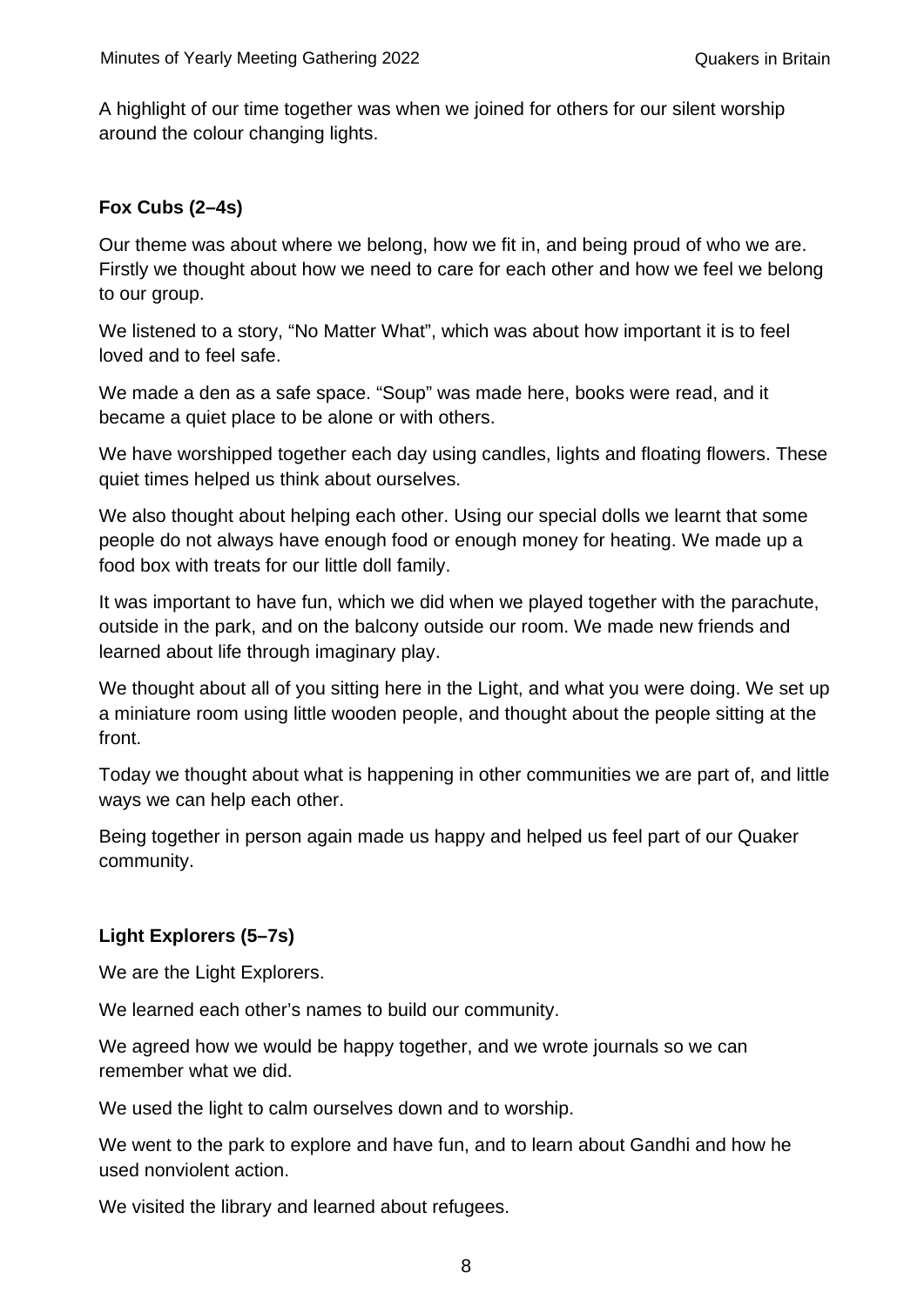We joined with the Spiritual Adventurers to hear the Good Samaritan story about kindness and compassion, and had fun playing games.

We drew pictures of bad things, good things and how we can take action to make good things happen, and we learned how a trumpet works!

Sharing has helped make our community.

## **The Spiritual Adventurers (8–11s)**

The community of Spiritual Adventurers has been looking at connections between us and other people around the world. We started getting to know each other playing fun games. We were impressed by Paul Parker's bean bag catching skills. We had lots of fun cooperating with the Light Explorers and playing parachute games. We also did activities like badge making.

The stories that we have read included many connections between us and children fleeing from recent wars and climate change, seeking refuge in Britain. These connections included enjoying the same sports and visiting our friends after school.

The Godly Play retelling of the Good Samaritan challenged us to think of who is my neighbour. A real challenge when we see people suffering by the side of the road.

When we visited the library we looked at old photographs of children being evacuated from the Spanish Civil War or from Germany as part of the Kindertransport. We thought of some ways we could welcome refugees. What would you do?

After reading the poem about "Sharing in the silence of us" we thought again of the ropes that connect us. We took time to hope and created a stained glass window of a brighter alternative world past the window pane.

Having looked at the difficult situations of refugees from all over the world, the Spiritual Adventurers believe we will take away: new friendships; the ability to work together; a new community; the desire to help refugees and lots of hope!

## **Young People's Programme**

Young People's Programme minute 27–30 May 2022

To all friends everywhere,

26 young people, aged 11–15 and with 7 adult helpers met at Felden Lodge in Hemel Hempstead to consider the theme: 'Exploring Equality – Understanding and Valuing Diversity'.

Over the weekend, several thought-provoking workshop leaders challenged us. Helen Minnis, the Swarthmore lecturer, had us thinking about discrimination, starting by asking when we, as young people, have had our ideas belittled or ignored and expanding her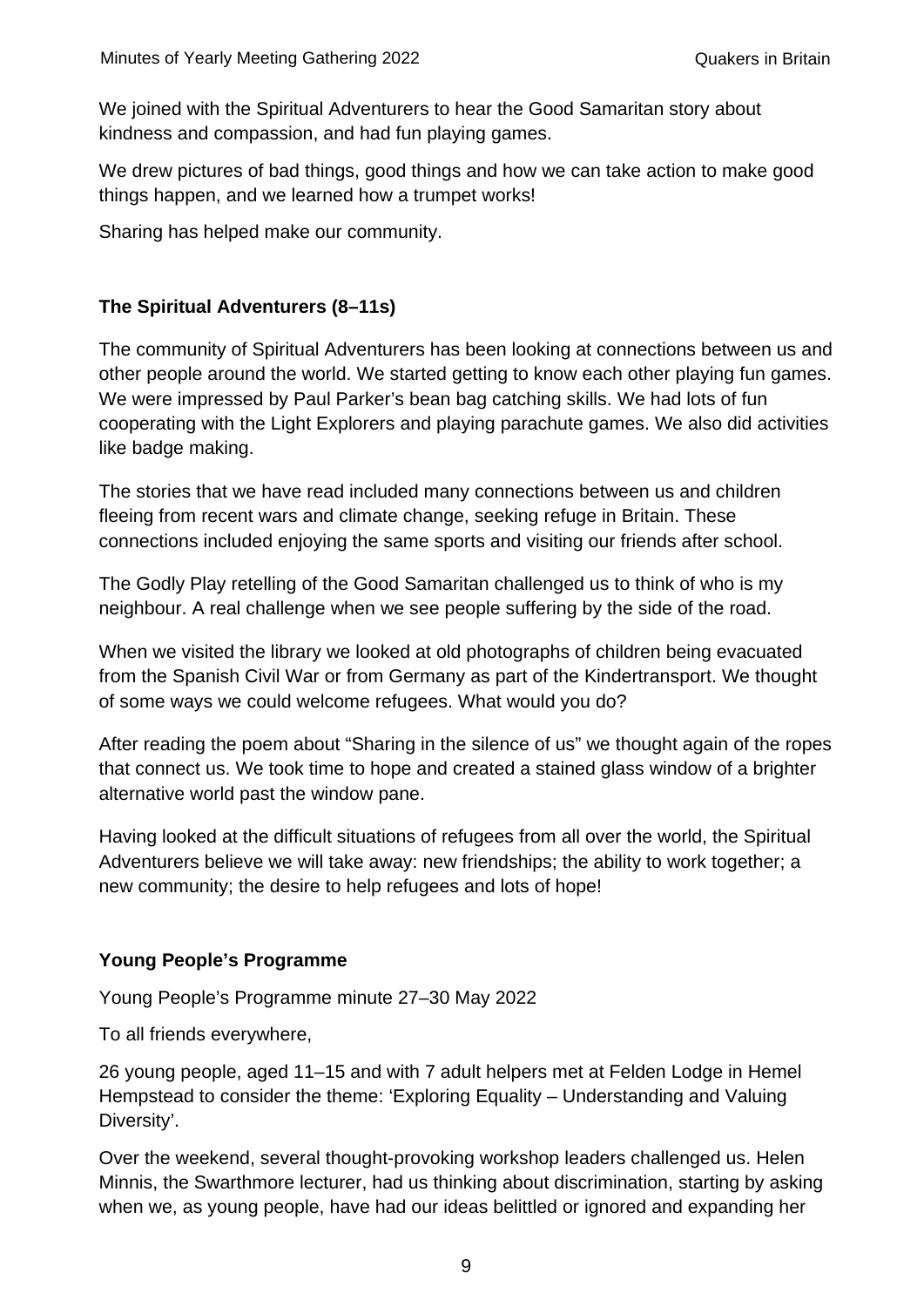theme to include race and gender. Lyndsay Burtonshaw split us into smaller groups to think about sexism and the assumptions we all too easily make, and to talk about gender diversity. Jo Baynham showed us that slavery still existed in the UK and in the clothes we wear, though it was often hidden. Ellis Brooks drew some of these strands together in his talk on Global inequality and justice.

Our three base groups gave us the opportunity to discuss these issues further, play games and get to know each other better.

We also had lots of opportunities for fun over the weekend, competing in challenges, quizzes and group activities outdoor, such as rounders, capture the flag, tree climbing, outdoor sports and a large version of hide and seek. We spent time doing a sports day that included an egg and spoon race without eggs. Indoors, we have made friendship bracelets, painted pebbles and iced biscuits. We were also able to entertain each other on Sunday evening and share our many talents, from music to origami.

We have had a full on weekend, laughing, talking, playing, eating and reflecting. We have had our own worship times, indoors and out, using aids to focus out worship such as quotes or pebbles. We also joined the "all-together worship" – an all-age national blended meeting for worship on Sunday, ending with response activities using art, collage and journaling.

We have learnt to reflect on and question what we thought we knew about equality in our history, our society and the life-affirming value of diversity and equity. Over the course of the weekend, we enjoyed opening our hearts to each other and to the issues in our world and we feel better equipped to take action on the issues that we care about.

Signed in and on behalf of YPP,

Scott Denmead, Jocelyn Filtness and Laura Lee

## **Minute 42: Epistle of Junior Yearly Meeting**

We have received the epistle of Junior Yearly Meeting which has been read by Imi Hills, clerk of Junior Yearly Meeting, and Kit King, clerk support of Junior Yearly Meeting, as follows:

To all Friends everywhere,

Between the 9th and 12th of April 2022, 53 participants and 11 adult volunteers gathered at the Frontier Centre in Northamptonshire, for 4 days of inward and outward reflection on the theme "Compassionate listening and spiritual engagement: How can we strengthen our faith community to make space for action?". This year's JYM felt incredibly special, as after two years of COVID-19 preventing an in-person event, many of us felt spiritually and socially untethered.

During JYM, it became clear that Quakerism is a faith grounded in conscientious action and positive change. However, a significant undercurrent of our discussion was the question of how best to take action, and the effects of rushing into what we believe is right, without taking the time to listen. We explored this further in our theme sessions and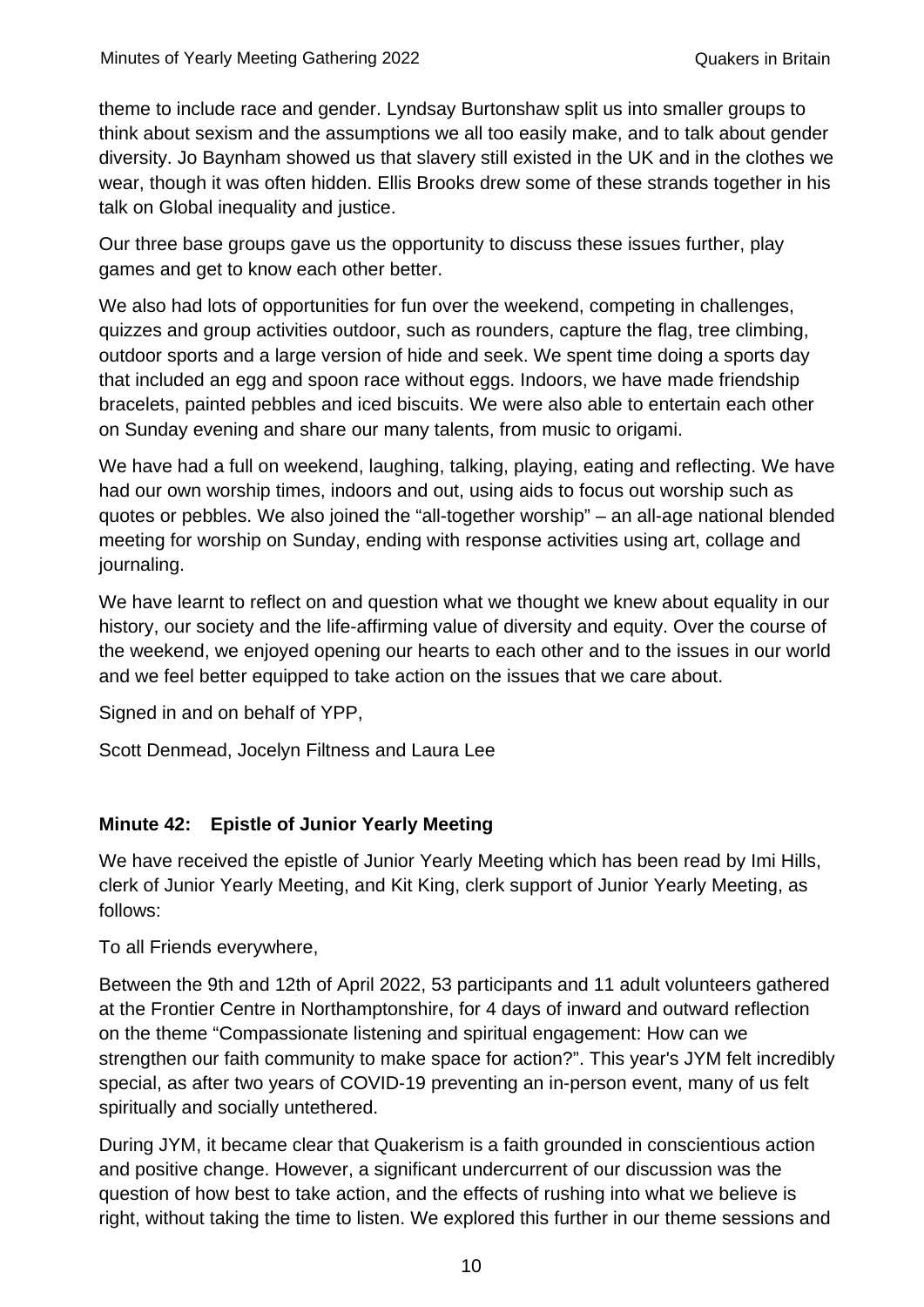workshops led by the Arrangements Committee, Helen Minnis, Teresa Parker, Ellis Brooks, Hannah Larn, James McCarthy, Paul Parker, and Olivia Hanks. These sessions were engaging, insightful and, at times, challenging for participants, but allowed us to deeply engage with the theme.

Throughout the weekend we were kindly joined by several guests, all of whom took part in discussions, sessions and social time, bringing with them their own unique views and testimonies. This included Caroline Hayman, Martin Wall and Suze Lidbury. We give thanks to Michael Preston for photographing the event, and to the ecumenical guests for their presence at JYM which allowed us to strengthen our relationships with other churches.

Many participants commented that the most important element of JYM was the warm and supportive community that we created. Participants, most of whom had never been to JYM before, were able to form new relationships, connect, and deepen existing friendships. This was enabled by the regular meetings of base groups, social events like the Eggstravaganza, and the provision of a social space for free time. From the 1000 piece jigsaw, to 'wide games', to sharing meals, participants were able to truly get to know one another, as friends and as Quakers. We were also able to utilise the outdoor facilities provided by the venue in activities such as archery, kayaking, and climbing, which allowed us to enjoy the fresh air and the sunny weather.

Our days began and ended with periods of worship in which we reflected on the day's events and discussions, achieving a sense of calm, and communal spirituality. We held space for one another in worship sharing, contemplated visual and spoken prompts, and heard moving ministry and readings. A highlight was the bonfire on the final night, which provided a touching goodbye filled with ministry from a deeply thankful and loving community. It's been a busy, fun, and often enlightening event which has allowed us to cover a range of themes and ideas, all of which were powerfully channelled into the minute, which addressed the question: "As Quakers, how can we transform thought into action?" We have all left this event with a stronger sense of who we are and what we stand for, and critically, when to act and when to listen. We truly hope that the rest of Britain Yearly Meeting will listen to the suggestions voiced in our thoughtfully produced minute with open hearts and minds.

As Quakers, we should listen to each other's testimonies with empathy and the aim to understand, remembering that the truth is often hard to hear. We feel that no more time should be wasted and we must act upon the issues that we are merely talking about. To quote our minute, "one way this can be done is by streamlining the Quaker business process, and strengthening our faith community, acknowledging that through unity and love we can best seek clarity." While we recognise that change is an ongoing process, we want to emphasise that it is a process that must continue.

Signed in and on behalf of Junior Yearly Meeting 2022

Imi Hills, Clerk of Junior Yearly Meeting 2022

Kit King, Clerk Support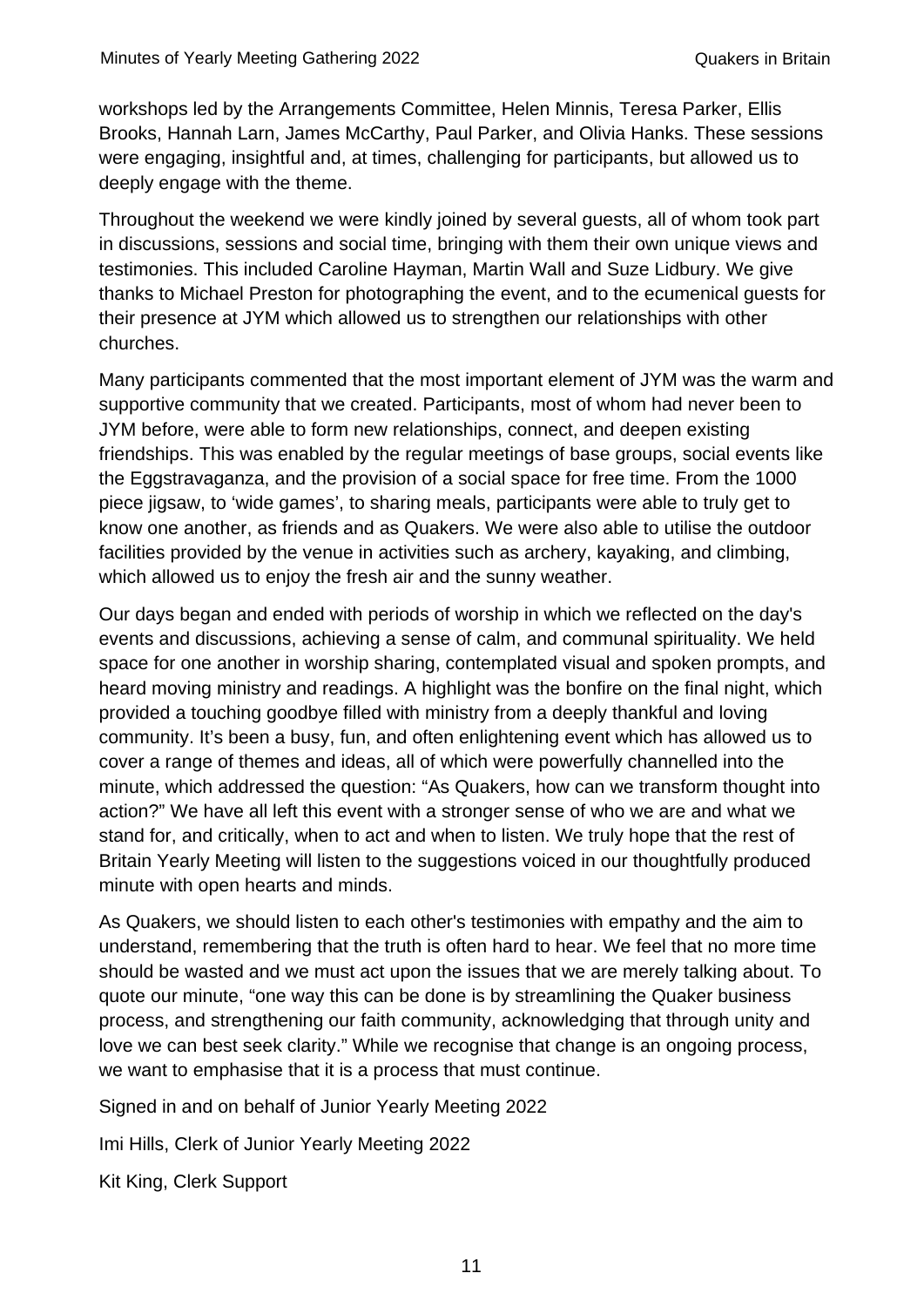Sibhantaire

Siobhán Haire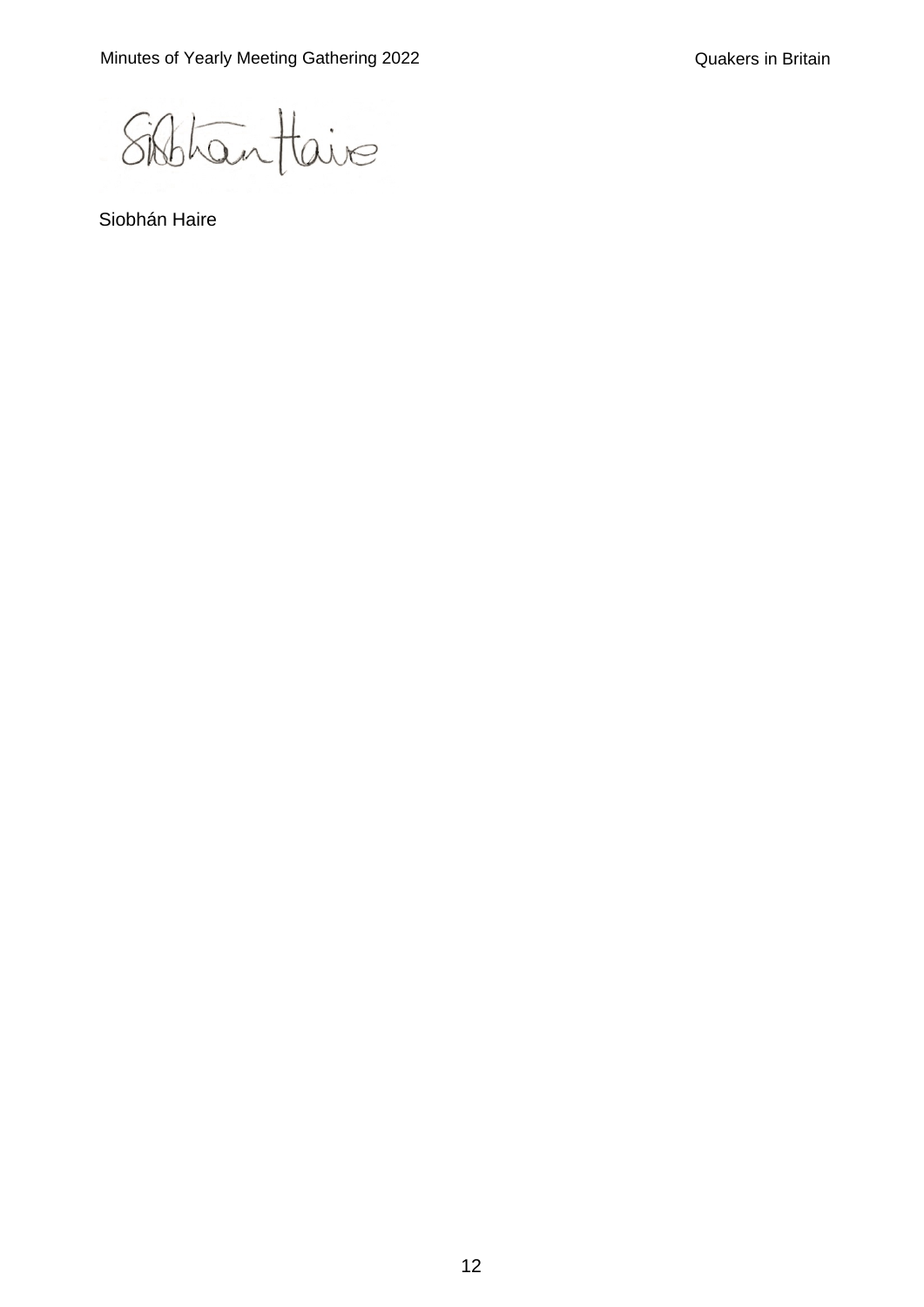# **Schedule of nominations**

# **Nominations and Releases being brought to Yearly Meeting 2022**

# Table 2. Report from Britain Yearly Meeting Trustee Nominations Group

Nominated (/\*renominated):

| <b>Position</b>                                 | <b>Name</b>            | <b>Meeting</b>              | <b>Nominated to serve:</b>       |
|-------------------------------------------------|------------------------|-----------------------------|----------------------------------|
| <b>Clerk of Trustees</b><br>(for re-appointment | Caroline Nursey *      | London West AM              | 1 January 2023<br>to 31 December |
| for one further year)                           |                        |                             | 2023                             |
| <b>Yearly Meeting</b><br>Treasurer              | <b>Paul Whitehouse</b> | <b>Bristol Area Meeting</b> | 1 January 2023<br>to 31 December |
|                                                 |                        |                             | 2025                             |

Note: Minute 9 of Yearly Meeting 2020 asked Britain Yearly Meeting Trustees to bring to Yearly Meeting nominations of Friends to serve as Clerk of BYM Trustees and Yearly Meeting Treasurer and that these appointments will normally be made for a term of three years. The nomination brought for Clerk to Yearly Meeting is for one year this time. Trustees expect to bring a three-year nomination for 2024-26 to Yearly Meeting in 2023.

# Table 3. Report from Central Nominations Committee

Central Nominations Committee brings forward the following nominations to Yearly Meeting Gathering 2021:

**a) Appointments for this Yearly Meeting:**

# **Yearly Meeting Agenda Committee**

Nominated (/\*renominated):

| <b>Name</b>             | <b>Meeting</b>                       | <b>Nominated to serve:</b>                         |
|-------------------------|--------------------------------------|----------------------------------------------------|
| Yvonne R Estop Wood *   | <b>Thaxted AM</b>                    |                                                    |
| Laura Kerr <sup>*</sup> | Sheffield & Balby AM                 | from Yearly Meeting 2022 to<br>Yearly Meeting 2025 |
| Gill Reid *             | <b>West Scotland AM</b>              |                                                    |
| Kate Macdonald          | West Wiltshire & East<br>Somerset AM |                                                    |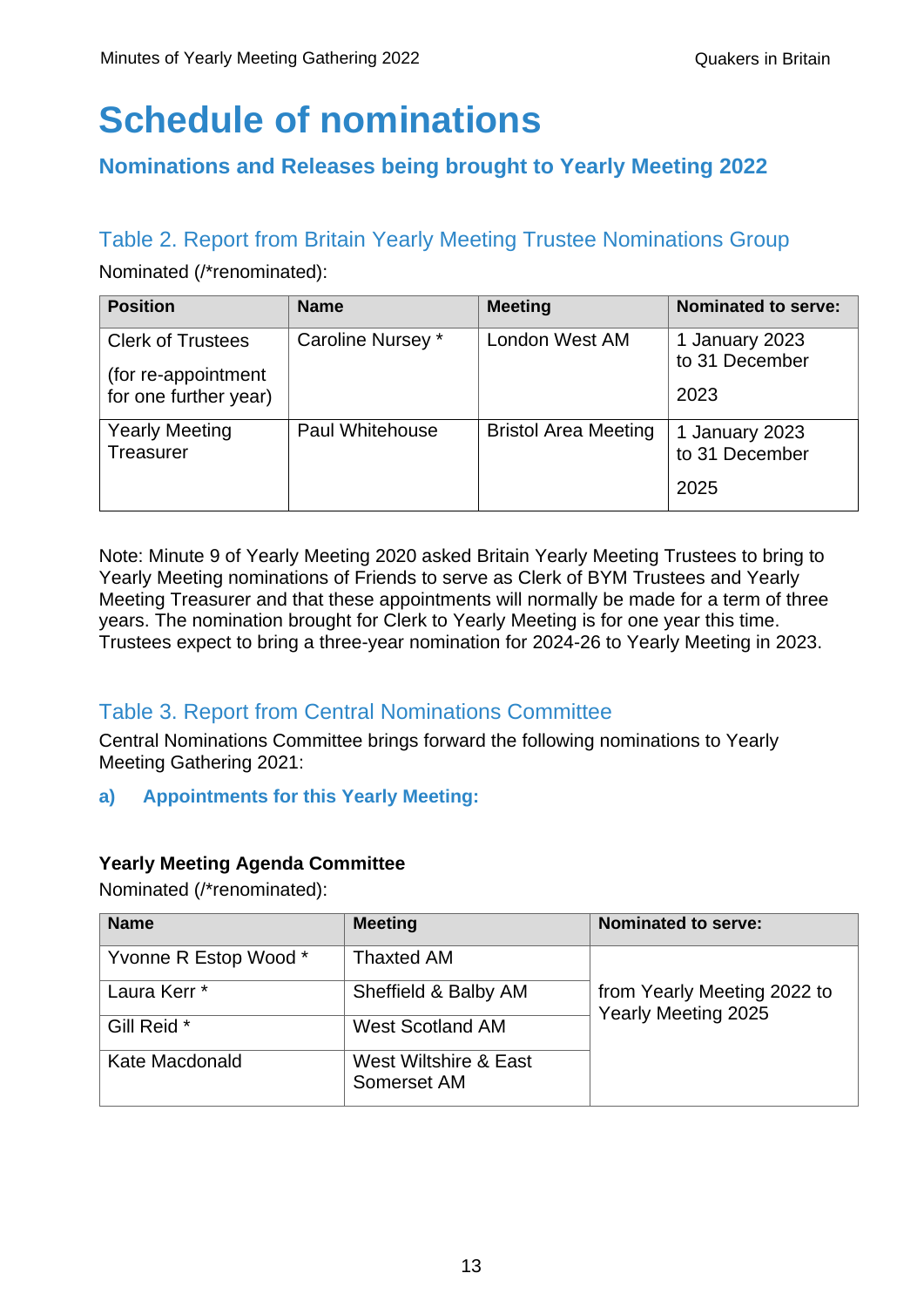## **Yearly Meeting Arrangements Committee**

Arrangements Committee serve during Yearly Meeting with the Yearly Meeting clerks and representative Friends from Yearly Meeting Agenda Committee. To serve at this Yearly Meeting, nominate:

| <b>Name</b>        | <b>Meeting</b>      | <b>Appointed to serve:</b> |
|--------------------|---------------------|----------------------------|
| <b>Gill Sewell</b> | North London AM     | at this Yearly Meeting     |
| Linda Wood         | Luton & Leighton AM |                            |

## **Yearly Meeting Elders**

To serve during Yearly Meeting 2022, nominate (\*renominated):

| <b>Name</b>    | <b>Meeting</b>                          | <b>Nominated to serve:</b> |
|----------------|-----------------------------------------|----------------------------|
| Caro Kelly *   | Lancashire Central & North<br><b>AM</b> |                            |
| Ruth McTighe * | <b>Central Yorkshire AM</b>             | during Yearly Meeting 2022 |
| Wendy Sender*  | <b>Bournemouth Coastal AM</b>           |                            |
| Peter Squire * | Devon AM                                |                            |

## **Yearly Meeting Elders (cont.)**

Appointed by Meeting for Sufferings on behalf of Yearly Meeting:

| <b>Name</b>            | <b>Meeting</b>              | <b>Appointed to serve:</b> |  |
|------------------------|-----------------------------|----------------------------|--|
| <b>Fred Ashmore</b>    | Kingston & Wandsworth<br>AM |                            |  |
| Barbara Davey          | <b>East Scotland AM</b>     |                            |  |
| <b>Catherine James</b> | North Wales AM              | during Yearly Meeting 2022 |  |
| Leasa Lambert          | North London AM             | and 2023                   |  |
| Carolyn Sansom         | South Wales AM              |                            |  |
| Patsy Wilson           | Northumbria AM              |                            |  |

To serve as co-convenor for Yearly Meeting 2022 and 2023, alongside existing convenor, nominate:

| <b>Name</b>   | <b>Meeting</b>          | <b>Nominated to serve:</b>                              |
|---------------|-------------------------|---------------------------------------------------------|
| Barbara Davey | <b>East Scotland AM</b> | for YM 2022 and YM 2023,<br>alongside existing convenor |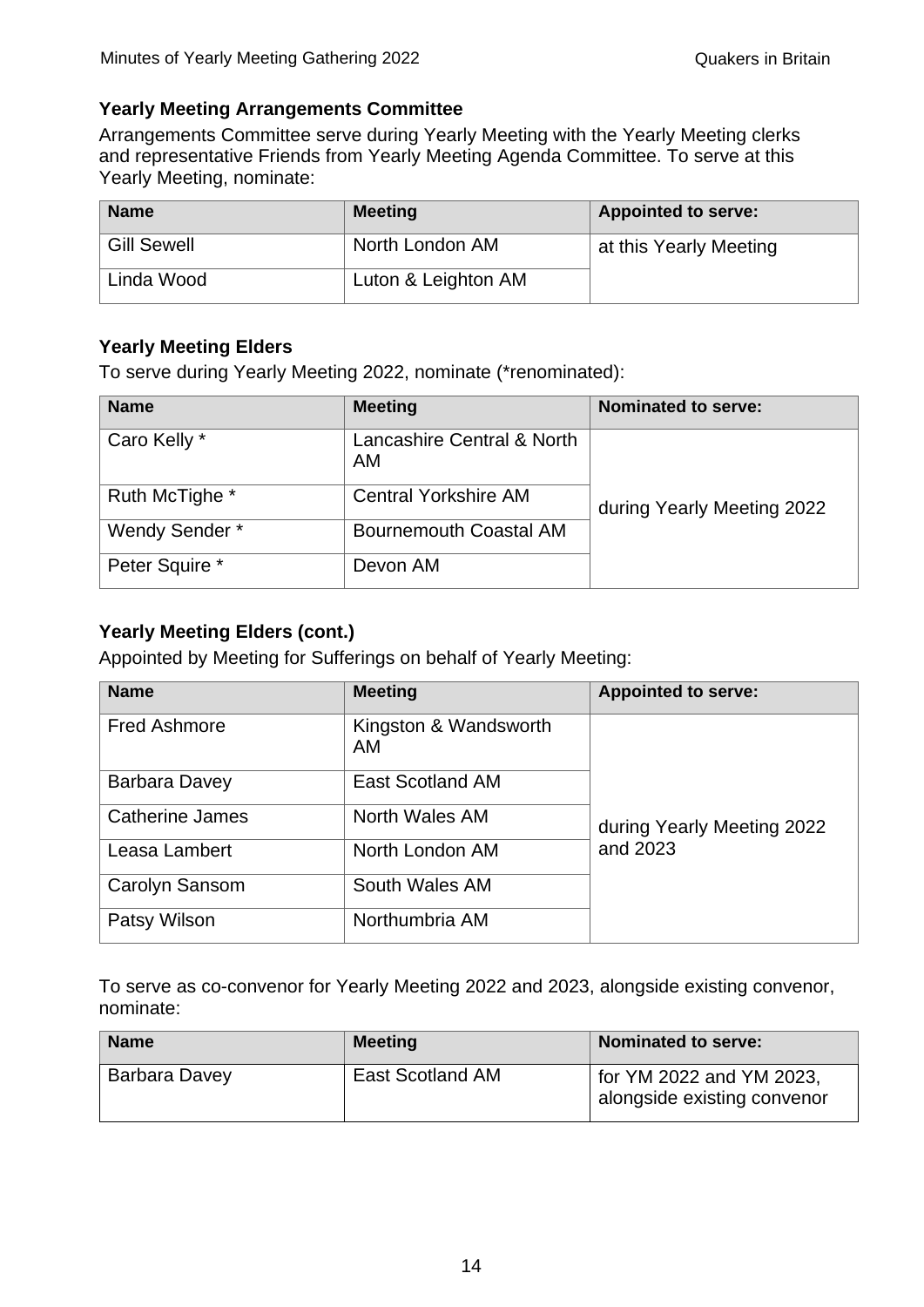## **Yearly Meeting Epistle Drafting Committee**

To serve during Yearly Meeting 2022, nominate (\*renominated):

| <b>Name</b>             | <b>Meeting</b>                 | <b>Nominated to serve:</b> |
|-------------------------|--------------------------------|----------------------------|
| <b>Philip Gross</b>     | South Wales AM                 |                            |
| <b>Jane Harries</b>     | South Wales AM                 |                            |
| Jennifer Kavanagh       | London West AM                 |                            |
| <b>Mark Kibblewhite</b> | Dorset & South Wiltshire<br>AM | during Yearly Meeting 2022 |
| <b>Phil Lucas</b>       | South East Scotland AM         |                            |
| Jill Maguire            | East Cheshire AM               |                            |

#### To serve as convenor, nominate:

| <b>Name</b>             | <b>Meeting</b> | <b>Nominated to serve:</b> |
|-------------------------|----------------|----------------------------|
| Christine Habgood-Coote | Sussex West AM | during Yearly Meeting 2022 |

## **b) Appointments and other changes to committees and groups for work outside Yearly Meeting in session:**

## **Book of Discipline Revision Committee**

To serve until the work is complete, nominate:

| <b>Name</b>          | <b>Meeting</b> | Nominated to serve:        |
|----------------------|----------------|----------------------------|
| <b>Stevie Krayer</b> | South Wales AM | until the work is complete |

### **Britain Yearly Meeting Trustees**

Nominated (/\*renominated):

| <b>Name</b>               | <b>Meeting</b>          | Nominated to serve:       |
|---------------------------|-------------------------|---------------------------|
| Danielle Walker-Palmour * | York AM                 |                           |
| Kate Gulliver *           | <b>West Scotland AM</b> | from 1 January 2023 to 31 |
| <b>Catherine Brown</b>    | Hampshire & Islands AM  | December 2025             |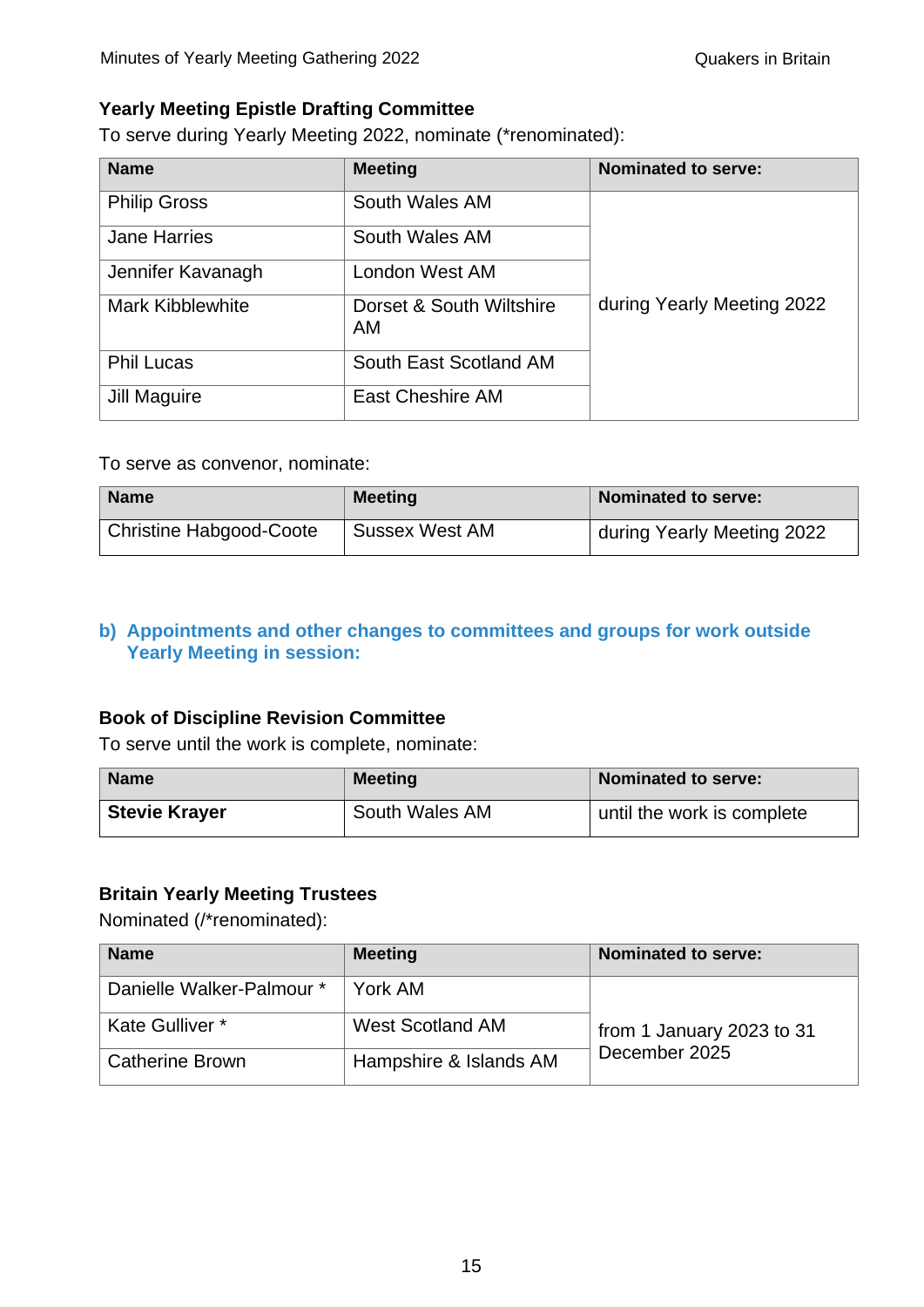## **Clerks of Central Nominations Committee**

Nominated (\*renominated):

| <b>Position</b> | <b>Name</b>  | Meeting                 | Nominated to serve:               |
|-----------------|--------------|-------------------------|-----------------------------------|
| Co-clerk        | Lucy Parker* | Norfolk & Waveney AM    | from YM 2022 to<br><b>YM 2023</b> |
| Co-clerk        | Fran Hicks*  | <b>West Somerset AM</b> |                                   |

## **Yearly Meeting Pastoral Care Group**

Nominated (\*renominated):

| Position     | Name                  | <b>Meeting</b> | Nominated to serve:                   |
|--------------|-----------------------|----------------|---------------------------------------|
| <b>Clerk</b> | <b>Matthew Callow</b> | Mid Thames AM  | from the end of YM<br>2022 to YM 2025 |

# Table 4. Central Nominations Committee: nominations required

Nominations to be brought to Yearly Meeting 2023

| Committee                                       | Nominations required | For service                              |
|-------------------------------------------------|----------------------|------------------------------------------|
| <b>Yearly Meeting Agenda</b><br>Committee       | 6                    | From the end of YM 23 to<br><b>YM 26</b> |
| <b>Yearly Meeting Arrangements</b><br>Committee | $\overline{2}$       | To serve at YM 23                        |
| <b>Yearly Meeting Elders</b>                    | 4                    | To serve at YM 23 and YM<br>24           |
| <b>Yearly Meeting Epistle Drafting</b>          | $5 - 7$              | To serve at YM 23                        |
| Committee                                       | (1 as convenor)      |                                          |
| <b>Yearly Meeting Pastoral Care</b><br>Group    | $\overline{2}$       |                                          |
| <b>Britain Yearly Meeting Trustees</b>          | 4                    | 1 January 2024 to 31<br>December 2026    |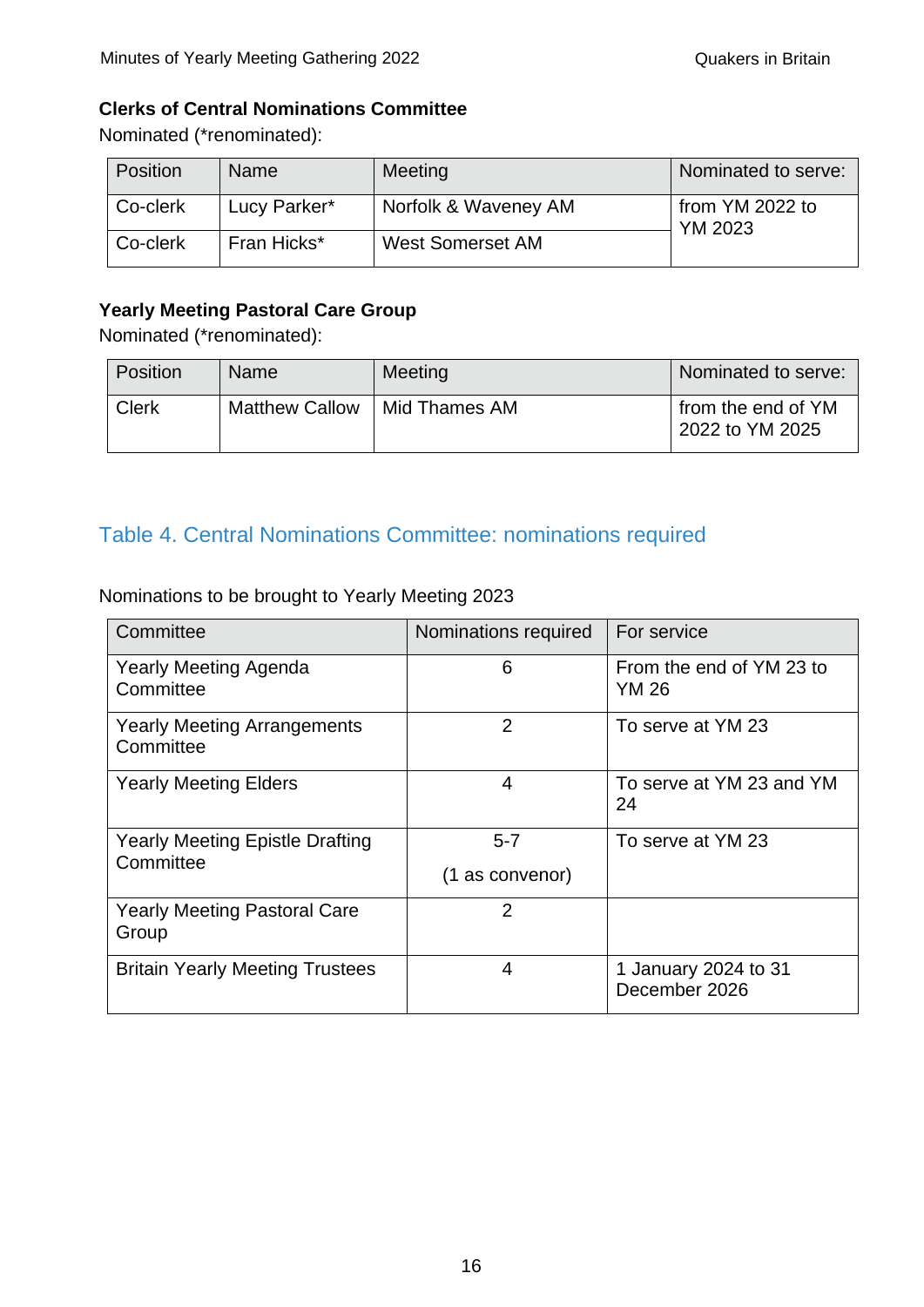# Table 5. Report of the Yearly Meeting Nominating Group

# **Central Nominations Committee**

Nominated (\*renominated):

| <b>Name</b>              | <b>Meeting</b>         | <b>Nominated to serve:</b>  |
|--------------------------|------------------------|-----------------------------|
| Gill Greenfield *        | Mid Somerset AM        |                             |
| David Lewis *            | Hampshire & Islands AM |                             |
| Amer Syed                | North Scotland AM      | from the end of YM 22 until |
| David Jenkins            | Northumbria AM         | the end of YM 25            |
| <b>Keith Braithwaite</b> | East Cheshire AM       |                             |
| <b>Heather Mellars</b>   | Northumbria AM         |                             |
| <b>Frances Prestidge</b> | Hertford & Hitchin AM  |                             |

## **Released from service:**

| <b>Name</b> | Meeting                        |
|-------------|--------------------------------|
| Ade Couper  | Worcestershire & Shropshire AM |
| Meri Goad   | <b>East Scotland AM</b>        |

## **Convener of the Yearly Meeting Nominating Group**

| <b>Name</b>   | <b>Meeting</b>   | Nominated to serve:                             |
|---------------|------------------|-------------------------------------------------|
| Eleni Burgess | East Cheshire AM | from the end of YM 22 until<br>the end of YM 23 |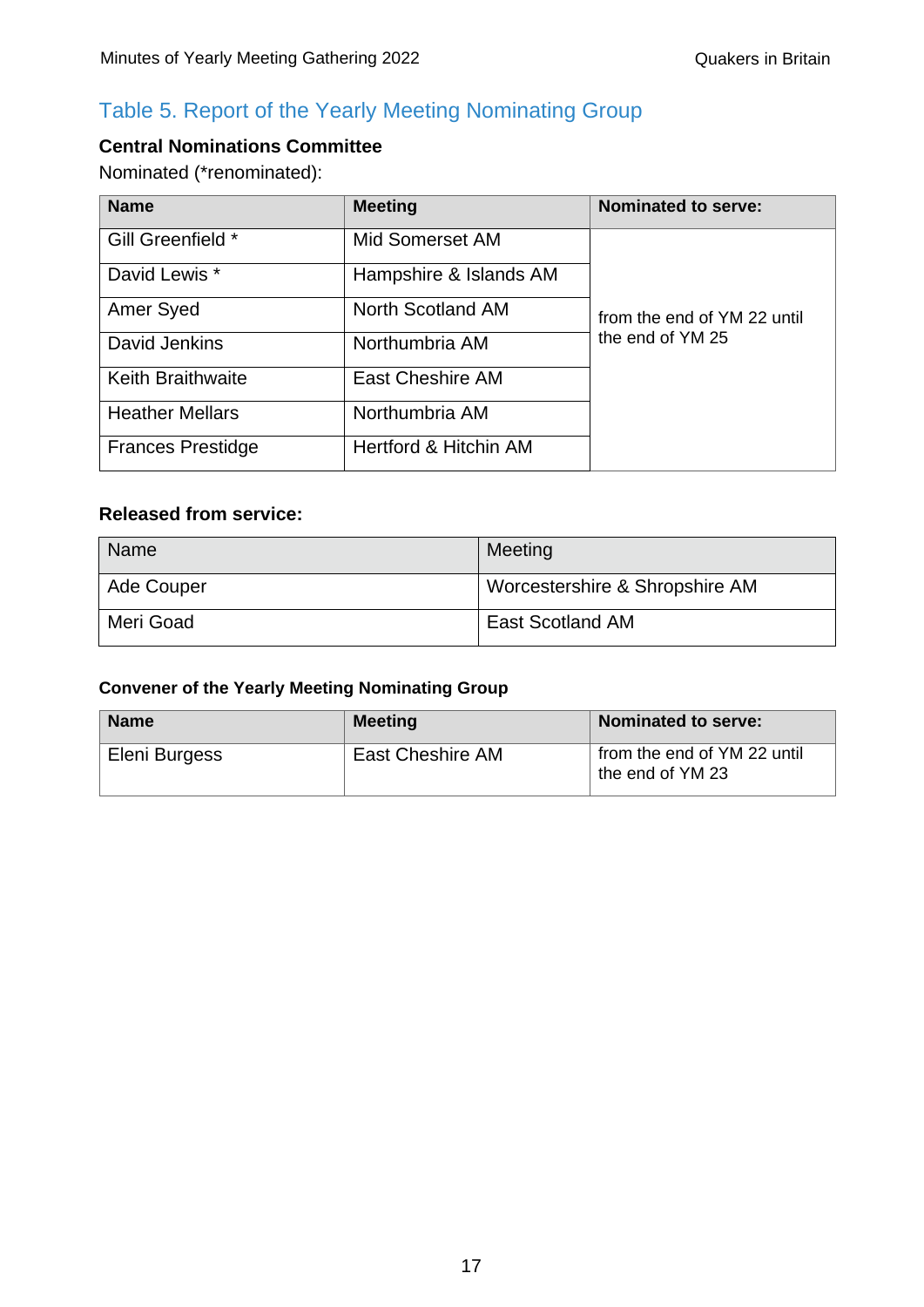# Table 6. Meeting for Sufferings appointments

## **Interim membership changes since Yearly Meeting Gathering 2021**

For information, we record here the membership of Meeting for Sufferings, excluding those who serve ex officio, as advised to the Recording Clerk's Office and appointed by Meeting for Sufferings as at its final meeting on 4-6 March 2022

| <b>Area Meeting</b>                      | Representative          | Alternate                |
|------------------------------------------|-------------------------|--------------------------|
| <b>Banbury &amp; Evesham AM</b>          | Lynne Richardson        | <b>Susie Tombs</b>       |
| <b>Bournemouth Coastal AM</b>            | Anthony Woolhouse       | <b>Kate Mellor</b>       |
| <b>Brighouse West Yorkshire AM</b>       | <b>Rosemary Daley</b>   | <b>Cathy Urghart</b>     |
| <b>Bristol AM</b>                        | Dawn Snape              | <b>Kerren Davey</b>      |
| <b>Cambridgeshire AM</b>                 | Dorothy Ball            | <b>Hilary Mansfield</b>  |
| <b>Central England AM</b>                | <b>Claire Bowman</b>    | <b>Margot Williams</b>   |
| <b>Central Yorkshire AM</b>              | David Bunney            | David Cook               |
| <b>Chilterns AM</b>                      | <b>Anthony Philpott</b> | <b>Sheila Stevenson</b>  |
| <b>Cornwall AM</b>                       | Les Hereward            |                          |
| <b>Craven &amp; Keighley AM</b>          | <b>Chris Hart</b>       | Lois Lodge               |
| <b>Cumberland AM</b>                     | <b>Robert Pritchard</b> | <b>Glenn Tomkinson</b>   |
| <b>Devon AM</b>                          | Judy Thurgood           | <b>Juliet Morton</b>     |
| Dorset & South Wiltshire AM              | <b>Rachel Celia</b>     | <b>Tess James</b>        |
| <b>East Cheshire AM</b>                  | Sally Mendham           | <b>Keith Braithwaite</b> |
| <b>East Kent AM</b>                      | Danny Chesterman        | <b>Caroline Howden</b>   |
| <b>East Scotland AM</b>                  | <b>Barbara Davey</b>    | <b>Robert Thompson</b>   |
| <b>General Meeting for Scotland</b>      | Ann Kerr                | Mike Shilson             |
| <b>Gloucestershire AM</b>                | <b>Jane Mace</b>        | Pat Beard                |
| <b>Hampshire &amp; Islands AM</b>        | Jane Wilde              | <b>Catherine Brown</b>   |
| <b>Hardshaw and Mann AM</b>              | <b>Richard Melling</b>  | Diana Jeater             |
| <b>Hertford &amp; Hitchin AM</b>         | Kathy Hindle            | Ian Chandler             |
| Ipswich & Diss AM                        | Helen Kennedy           | <b>Sally Sparrow</b>     |
| Kendal & Sedbergh AM                     | Ann le Mare             | <b>Ester Sloggett</b>    |
| Kingston & Wandsworth AM                 | Keith Walton            | Jo Impey                 |
| <b>Lancashire Central &amp; North AM</b> | Jon Martin              | <b>Helen Rhodes</b>      |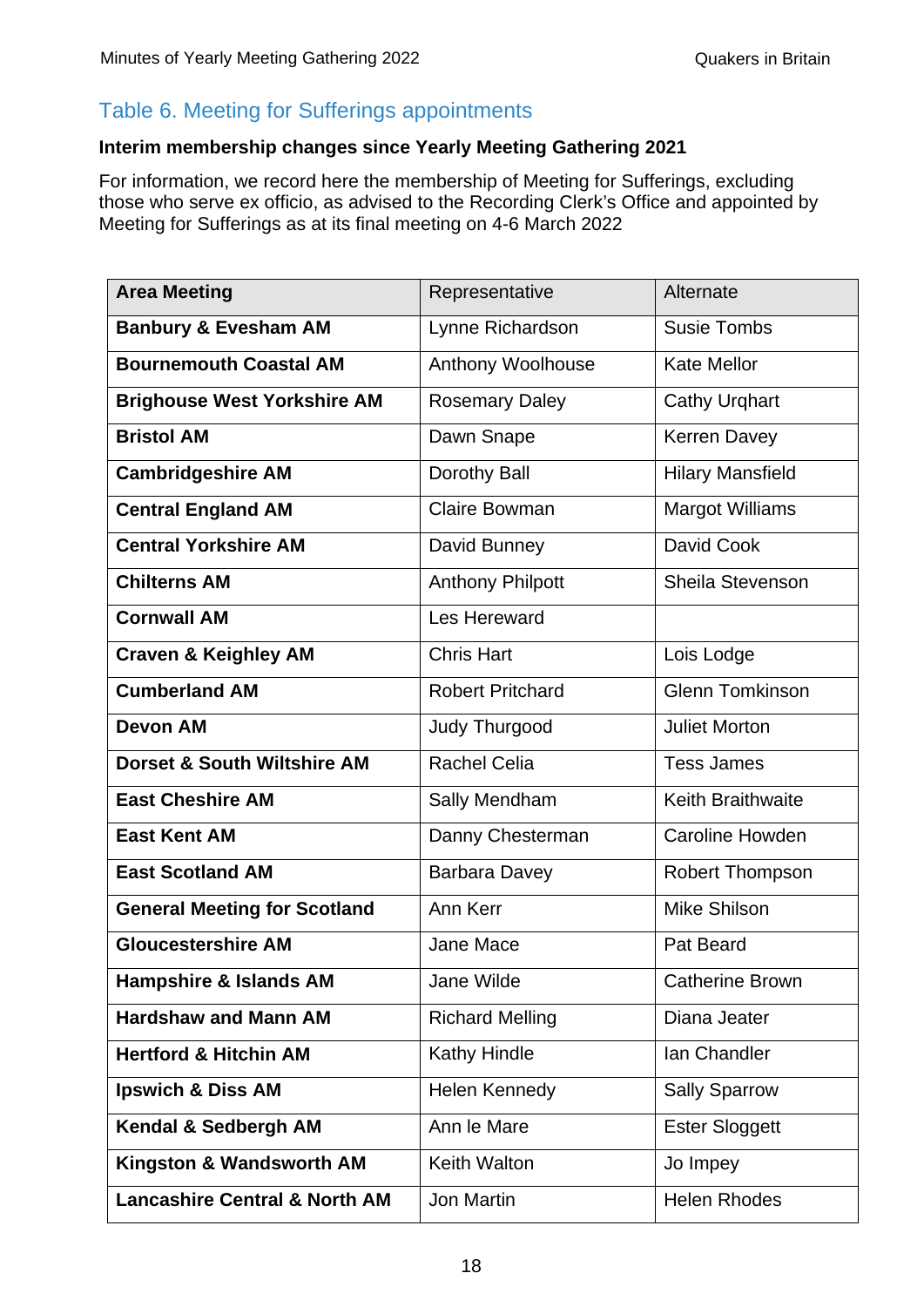| <b>Leeds AM</b>                               | Veronica O'Mara         |                            |
|-----------------------------------------------|-------------------------|----------------------------|
| <b>Leicester AM</b>                           | <b>Chris Myers</b>      | <b>Anthony Gimpel</b>      |
| <b>Lincolnshire AM</b>                        | David Howard            | <b>Christopher Rose</b>    |
| <b>London West AM</b>                         | Nim Njuguna             | Victoria Bentley           |
| <b>Luton &amp; Leighton AM</b>                | Neil Morgan             | <b>Simon Colbeck</b>       |
| <b>Manchester &amp; Warrington AM</b>         | <b>Hilary Tucker</b>    | Stephen Johnson            |
| <b>Meeting of Friends in Wales</b>            | <b>Deborah Rowlands</b> | Angela Arnold              |
| <b>Mid Essex AM</b>                           | <b>Brian Wardrop</b>    | <b>Susan Garratt</b>       |
| <b>Mid Wales AM</b>                           | David Jones             | <b>Carol Satterthwaite</b> |
| <b>Mid-Somerset AM</b>                        | Andy Hall               | Christopher<br>Greenfield  |
| <b>Mid-Thames AM</b>                          | Jenny Gordon            | Jean Scott-Barr            |
| <b>Norfolk &amp; Waveney AM</b>               | George Gawlinski        | Sarah Bean                 |
| <b>North East Thames AM</b>                   | Jane Natai              | Jenny Brand                |
| <b>North London AM</b>                        | <b>Arthur Charlton</b>  | Anna Sharman               |
| <b>North Scotland AM</b>                      | Sue Horne               | <b>Mary Dower</b>          |
| <b>North Somerset AM</b>                      | Shella Parry            | <b>Shena Deuchars</b>      |
| <b>North Wales AM</b>                         | <b>Helen Still</b>      | <b>Ros Morley</b>          |
| <b>North West London AM</b>                   | <b>Emily Milner</b>     | Tony D'Souza               |
| <b>Northamptonshire AM</b>                    | <b>Sue Jenkins</b>      | <b>Elaine Smith</b>        |
| Northumbria AM                                | Barbara Adshead         | <b>Faith Lydiard</b>       |
| <b>Nottinghamshire &amp; Derbyshire</b><br>AM | Maggie Lightowler-Cook  | <b>Nicky Hoskin-Stone</b>  |
| <b>Oxford &amp; Swindon AM</b>                | Jennifer Barraclough    | <b>Tina Leonard</b>        |
| <b>Pendle Hill AM</b>                         | <b>Pip Swancott</b>     | <b>Ben Pink Dandelion</b>  |
| <b>Pickering &amp; Hull AM</b>                | <b>Paul Wicks</b>       | <b>Chris Fellowes</b>      |
| <b>Sheffield &amp; Balby AM</b>               | <b>Emma Norminton</b>   | <b>Mark Lallemand</b>      |
| <b>South East London AM</b>                   | <b>Cherry Simpkin</b>   | <b>Ruth Owens</b>          |
| <b>South East Scotland AM</b>                 | Jane Kelly              | Katrina McCrea             |
| <b>South London AM</b>                        | Janet Veitch            | Eva Kalmus                 |
| <b>South Wales AM</b>                         | <b>David Harries</b>    | Carole Rakodi              |
| <b>Southern East Anglia AM</b>                | <b>Robert Parkes</b>    | Ann Kurra                  |